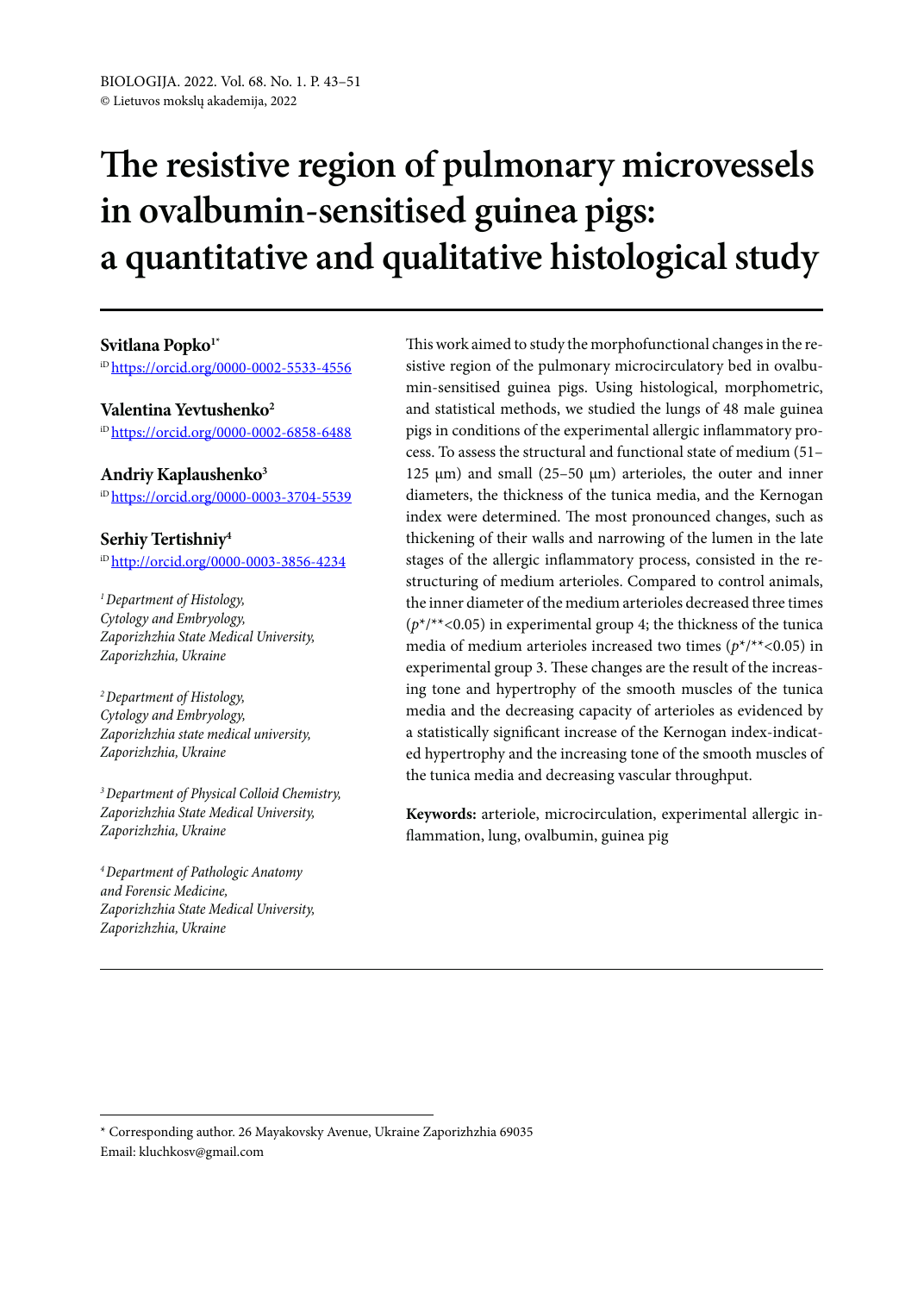## **INTRODUCTION**

In recent years, chronic allergic respiratory diseases, particularly bronchial asthma, which is a significant medical and social problem (Hrebniak, Fedorchenko, 2019), have been on the increase. One of the insufficiently investigated phenomena in the study of morphological changes in chronic allergic diseases of the respiratory system is the reaction of the elements of the connective tissue in lungs (microvessels, fibers, immunocompetent cells, smooth myocytes) (Denney et al., 2015; Dotsenko, Yatsenko, 2017).

The components of hemomicrocirculation have high plasticity: the ability to rebuild, undergo hyperplasia, or, conversely, to reduce in accordance with changing conditions of organ functioning. The complex and varied processes of the restructuring of the adaptive vascular wall under the influence of various factors of the organism are well known and have been studied in detail (Gojdalo, 2013; Herasymiuk, Vatsyk, 2018; Hnatjuk, Tatarchuk, 2018; Pronina et al., 2018). Several studies have shown that physiological regeneration of the vascular wall occurs in all its layers and is accompanied by the renewal of the cellular composition and fibrous structures (Witzenrath et al., 2006; Herasymiuk, Vatsyk, 2019). The long-standing view considered the vessels and their immediate surroundings as a zone contained cells, which can differentiate in various directions (Lu et al., 2015). In this case it is safe to say that the vascular system is not one of the equivalent components of the connective tissue, which provided only its blood supply and metabolic processes, but it is its central structure, around which various cellular processes occur normally and after exposure to the organ of various factors (Ha et al., 2019; Reichard, Asosingh, 2019).

The data on the reaction of lung microvessels to the action of various endogenous and exogenous factors are contradictory. Cases of plethora and stasis of postcapillary venules and capillaries, accompanied by stromal oedema have been reported (Nebesna, Yeroshenko, 2015; Pronina et al., 2018). Regarding smooth myocytes of the resistive link of the hemo-

microcirculatory channel, some authors demonstrated hypertrophy and dystrophy of myocytes. However, in morphometric studies their bulk density often does not differ from control values, which is associated with severe oedema (Nebesna, Yeroshenko, 2015). Other authors noted a tendency for hypertrophy and increasing functional activity of vascular smooth myocytes, leading to spasm and even obliteration (Zemmouri et al., 2017; Cai et al., 2019). Therefore, nowadays the question of the structural and functional changes and reactivity of various regions of the microvessels of the lungs in allergic inflammation remains open in the majority of aspects. It has necessitated the disclosure of the morphological aspects of this issue. Our study aimed to assess the morphofunctional changes in the resistive region of the pulmonary microcirculatory bed in ovalbuminsensitisesensitised guinea pigs.

## **MATERIALS AND METHODS**

**Animals.** The object of the experimental study was lungs, removed from 48 sexually mature male guinea pigs weighing 450–600 g, kept in standard conditions of the animal facility of Zaporizhzhia State Medical University. All manipulations were carried out in compliance with the basic principles of working with experimental animals in accordance with the provisions of the European Convention for the Protection of Vertebrate Animals Used for Experimental and Other Scientific Purposes (Strasbourg, 1986), the General Ethical Principles for Animal Experiments adopted by the First National Congress on Bioethics (Kyiv, 2001), the Order of the Ministry of Health of Ukraine No. 281 of 1 November 2000 'On measures to further improve the organisational standards of work with the use of experimental animals', and the Law of Ukraine 'On the protection of animals from cruelty' (21 February 2006).

**Selection, dose, and period of treatment.**  Induction of an allergic inflammation of the airways was carried out by subcutaneous sensitisation and followed by challenging with intranasal inhalation with ovalbumin (OVA)

(Sigma Aldrich, USA). The guinea pigs were actively sensitised by subcutaneous injections of ovalbumin (0.5 mg/mL) with alum (10 mg/ mL in saline) as an adjuvant (AlumVax Hydroxide vaccine adjuvant, OZ Biosciences, France) into the interscapular region on days 0, 7, and 14. From days 21 to 28 of the experiment, the guinea pigs were challenged with inhalation of OVA (10 mg/mL in saline) for 15 min via a nebulizer (Little Doctor International, Singapore, LD-211C) coupled to a plastic box.

**Experimental design.** The animals were divided into six groups. Eight animals from each group were evaluated in our study. The first four groups were animals sensitised and challenged with OVA, withdrawn from the experiment, respectively, on days 23, 30, 36, and 44 after its start; group 5 was a control group, which received injections and was challenged with saline only; group 6 was the intact group. For the purpose of rational presentation of the obtained data and their interpretation, we conditionally distinguish the early (days 23 and 30 of the experiment) and late (days 36 and 44 after the start of the experiment) periods in the development of the allergic inflammatory process in lungs. The animals were sacrificed by an overdose of thiopental anaesthesia (50 mg/ kg) according to the established terms (days 23, 30, 36, and 44 of the experiment). Thiopenate (sodium thiopental) was obtained from Brovafarma (Brovari, Ukraine), registration certificate АВ-01527-01–10 of 31 May 2021.

**Tissue processing and histochemical staining.** Lungs were removed and fixed immediately in 10% neutral buffered formalin. Formalin fixed and paraffin wax embedded blocks were selected for histological preparation. Histological sections of 5 μm were stained with haematoxylin and eosin (H&E). Masson's trichrome staining was performed to identify the distribution of collagen and reticular fibres and the interrelation between fibrous elements and ground substance in the vascular wall and the pulmonary interstitium.

**Quantification and counting of structural elements.** A complex of morphometric studies was carried out on a Carl Zeiss Primo Star microscope using the ZEISS ZEN 2011 software. To assess the structural and functional state of medium (51–125  $\mu$ m) and small (25–50  $\mu$ m) arterioles, the outer (*d*) and inner (*d*1) diameters, the thickness of the tunica media (TM) and the Kernogan index (KI) were determined. TM was examinated using the formula:

 $TM = (d-d1)/2.$ 

The morphofunctional indicators of blood vessels are criteria reflecting the morphological state of the circulatory system of internal organs. Particularly, KI of arterioles gives a digital morphofunctional assessment of their functional activity and reflects the throughput of the hemomicrocirculatory bed. It takes two main components of arterioles, TM and *d*1, into account. Therefore, the assessment of the functional state of arterioles was carried out by determining the Kernogan index:

 $KI = (TM/d1) 100\%$ .

**Statistical analysis.** The research results were processed by modern statistical analysis methods on a personal computer using the standard software package Microsoft Office 2010 (Microsoft Excel) and STATISTICA® for Windows v6.0 (StatSoft Inc., USA, license 46 No. AXXR712D833214FAN5). For testing the hypothesis about the normal distribution of the studied parameters, we used the Shapiro-Wilk test and the Kolmogorov-Smirnov test of consistency. For testing the hypothesis that two independent samples belong to the same distribution law, we used the Kolmogorov-Smirnov homogeneity criterion. Values represent the mean (M) and standard deviation of the mean (±SD) from each animal. The statistical significance of intergroup differences according to the obtained data were established using the parametric Student's *t*-test  $(p^*)$  and the nonparametric U-Whitney-Mann test  $(p^{**})$ . The obtained indicators were compared between the median and interquartile range Me (Q1; Q3). The differences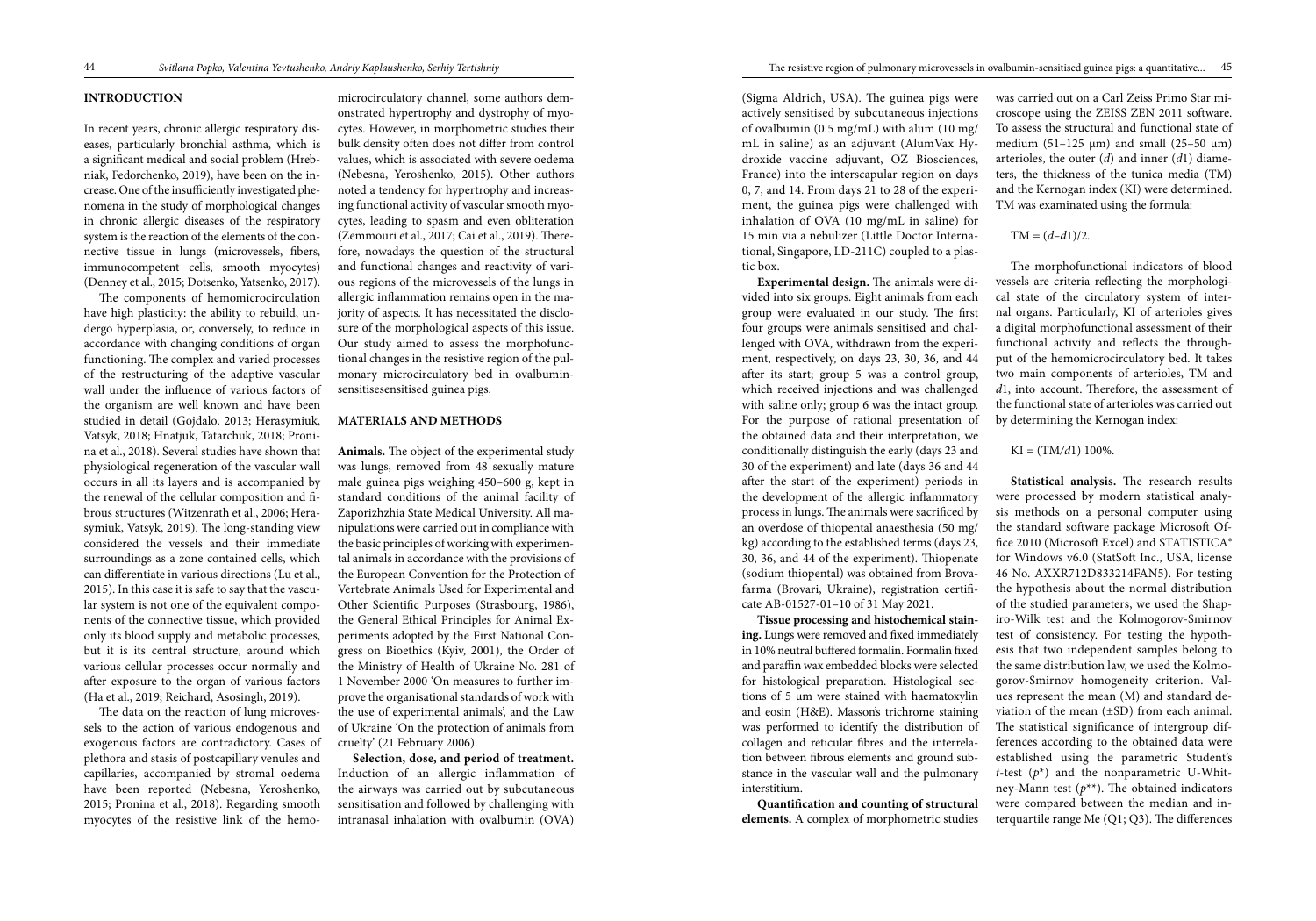between the compared values at the level of 95% ( $p < 0.05$ ) were considered statistically significant.

#### **RESULTS**

The results of the histological analysis demonstrated that the hemomicrocirculatory bed of guinea pig lungs presented a multicomponent system consisting of the following regions: arterioles of medium and small caliber, precapillary arterioles, capillaries, and postcapillary and muscular venules. Smooth myocytes of the tunica media of the arteries and arterioles were well developed. Sometimes they were located intermittently, forming an interception in the precapillaries (a type of sphincters) in the form of the 'beaded string'. We showed

the processes of structural reorganisation of pulmonary microvessels against the background of the development of the experimental ovalbumin-induced allergic inflammation (Figs 1, 2). First of all, the attention is drawn to the decrease in the inner diameter and uneven thickening of walls of medium and small arterioles (Figs 1c, 1d), accompanied by oedema and disorganisation of the fibrous elements of the connective tissue surrounding the vessels (Figs 1b, 2b, 2c, 2d). Simultaneously, vasodilation and pronounced plethora of the capacitive region of microvessels (Fig. 2b), capillarostasis, and numerous perivascular lymphoid nodules are shown (Figs 1b, 1c, 1d). Small arterioles with almost completely obliterated lumen (arterioles of the 'closing' type) were more often observed in experimental groups (Figs 1c, 1d, 2c).



In the animals of experimental group 2, the outer diameter of the medium arterioles was wider by 1.4 times  $(p^*/**<0.05)$  than in the control group. On day 36 of observation, the outer diameter of the medium arterioles was by 1.2 times narrower in the animals of experimental group 3,  $(p^*/*<0.05)$  compared to experimen-

Observed at the light-optical level, the histological features of the pulmonary arteriole structure have their own quantitative morphometric display. There was no statistically significant difference between the presented data in the animals of intact and control groups  $(p^*$ /\*\*>0.05). Consequently, we can conclude that the procedure of OVA-sensitisation and challenge does not itself affect the changes in the morphometric parameters of the arterioles. Nevertheless, we showed morphometric changes in pulmonary arterioles after OVAsensitisation and challenge in experimental groups (Table 1).

**Fig. 1.** Microscopic changes in the hemomicrocirculatory bed of guinea pig lungs after sensitisation and challenge with ovalbumin on the days 23 (1b), 30 (1c), and 44 (1d) after the start of the experiment; 1a – control group (H & E,  $\times$ 400)

We found that in the early period of the development of the allergic inflammatory process in lungs, the outer diameter (*d*) of medium arterioles increased by 1.5 times compared to the control group from day 23 after the start of the experiment  $(p^*/*<0.05)$ . The tendency of the widening of the outer diameter of the medium arterioles continued until day 30 of observation; after that, in the late period of the development of the allergic inflammatory process in the lungs, it started narrowing (Table 1).

tal groups 1 and 2. On day 44 of observation, the outer diameter of the medium arterioles was almost 1.5 times narrower  $(p^*/*<0.05)$  in the animals of experimental group 4 compared to experimental group 1 and 1.4 times narrower (*p*\*/\*\*<0.05) in comparison with experimental group 2.

However, we demonstrated a downward tendency in the rate of the inner diameter (*d*1) of the medium arterioles after OVA-sensitisation and challenge. On day 30 of observation in the animals of experimental group 2, the inner diameter of the medium arterioles was 1.2 times narrower ( $p^*/*<0.05$ ) compared to the experimental group 1. The narrowing of the inner diameter of the medium arterioles appeared in the late period of the development of the allergic inflammatory process in lungs (days 36 and 44 after the start of the experiment) in the animals of experimental groups 3 and 4. On day 36 of observation in the animals of experimental group 3, the inner diameter of the medium arterioles was by 1.6 times narrower  $(p^*/^{**}<0.05)$ compared to the control group, almost twice narrower ( $p^*$ /\*\*<0.05) in comparison with experimental group 1, and 1.5 times narrower  $(p^*$ /\*\*<0.05) compared to the experimental group 2. On day 44 of observation, the reduction of the medium arterioles reached the maximum (Table 1). Accordingly, the maximum reduction coefficients in the rate of the inner diameter were observed in experimental group 4:

*Note*: spasm and thickening of the arteriole wall (yellow arrows), perivascular lymphoid nodules (green arrows), oedema and disorganisation of the fibrous elements of the ground substance of the pulmonary interstitium (blue arrow), perivascular cluster of eosinophils (orange arrow)



**Fig. 2.** Microscopic changes in the hemomicrocirculatory bed and the pulmonary interstitium of guinea pig lungs after sensitisation and challenge with ovalbumin on days 30 (2b), 36 (2c), and 44 (2d) after the start of experiment; 2a – control group (Masson's trichrome, ×400)

*Note*: oedema and disorganization of the fibrous elements of the ground substance of the pulmonary interstitium (blue arrows), spasm and thickening of the arterioles wall (yellow arrows), vasodilation and plethora of venules (red arrow)

Table 1. **Morphometric parameters of medium arterioles (51–125 μm) in the hemomicrocirculatory bed of guinea pig lungs in normal conditions and after OVA-sensitisation**

| Group                                                                                                           | $d, \mu$ m                        | $d1$ , $\mu$ m                   | $TM, \mu m$                      | KI, %                             |  |  |
|-----------------------------------------------------------------------------------------------------------------|-----------------------------------|----------------------------------|----------------------------------|-----------------------------------|--|--|
| $1$ (day 23)                                                                                                    | $116.91 \pm 0.98$ */**            | $39.5 \pm 0.90$                  | $38.71 \pm 0.80^{\frac{4}{10}}$  | $98.11 \pm 2.75^{\ast}$           |  |  |
| $2$ (day 30)                                                                                                    | $116.40 \pm 1.05$ <sup>*/**</sup> | $32.51 \pm 0.50$                 | $41.95 \pm 0.76$ <sup>*/**</sup> | $129.03 \pm 2.64$ */**            |  |  |
| $3$ (day 36)                                                                                                    | $95.72 \pm 0.74$                  | $21.27 \pm 0.43$ <sup>**</sup>   | $42.24 \pm 1.13^{\frac{4}{11}}$  | $198.59 \pm 3.87$ */**            |  |  |
| $4$ (day 44)                                                                                                    | $80.56 \pm 1.33$                  | $11.44 \pm 0.07$ <sup>*/**</sup> | $33.94 \pm 0.61^{\frac{4}{10}}$  | $296.68 \pm 3.98$ <sup>*/**</sup> |  |  |
| 5 (control)                                                                                                     | $81.68 \pm 1.23$                  | $34.54 \pm 1.33$                 | $23.57 \pm 0.13$                 | $68.24 \pm 1.72$                  |  |  |
| $6$ (intact)                                                                                                    | $94.50 \pm 1.59$                  | $42.76 \pm 0.99$                 | $25.87 \pm 0.33$                 | $60.50 \pm 2.26$                  |  |  |
| Note 1. $* - p < 0.05$ (Student's t-test); $** - p < 0.05$ (Whitney-Mann U-test) compared to the control group. |                                   |                                  |                                  |                                   |  |  |

Note 2. *d* – outer diameter; *d*1 – inner diameter; ТМ – thickness of tunica media; КI – Kernogan index. Values represent the mean  $\pm$  SD (standart deviation) in different groups.  $n = 8$ . Note 3. The group numbers indicate days after the start of the experiment.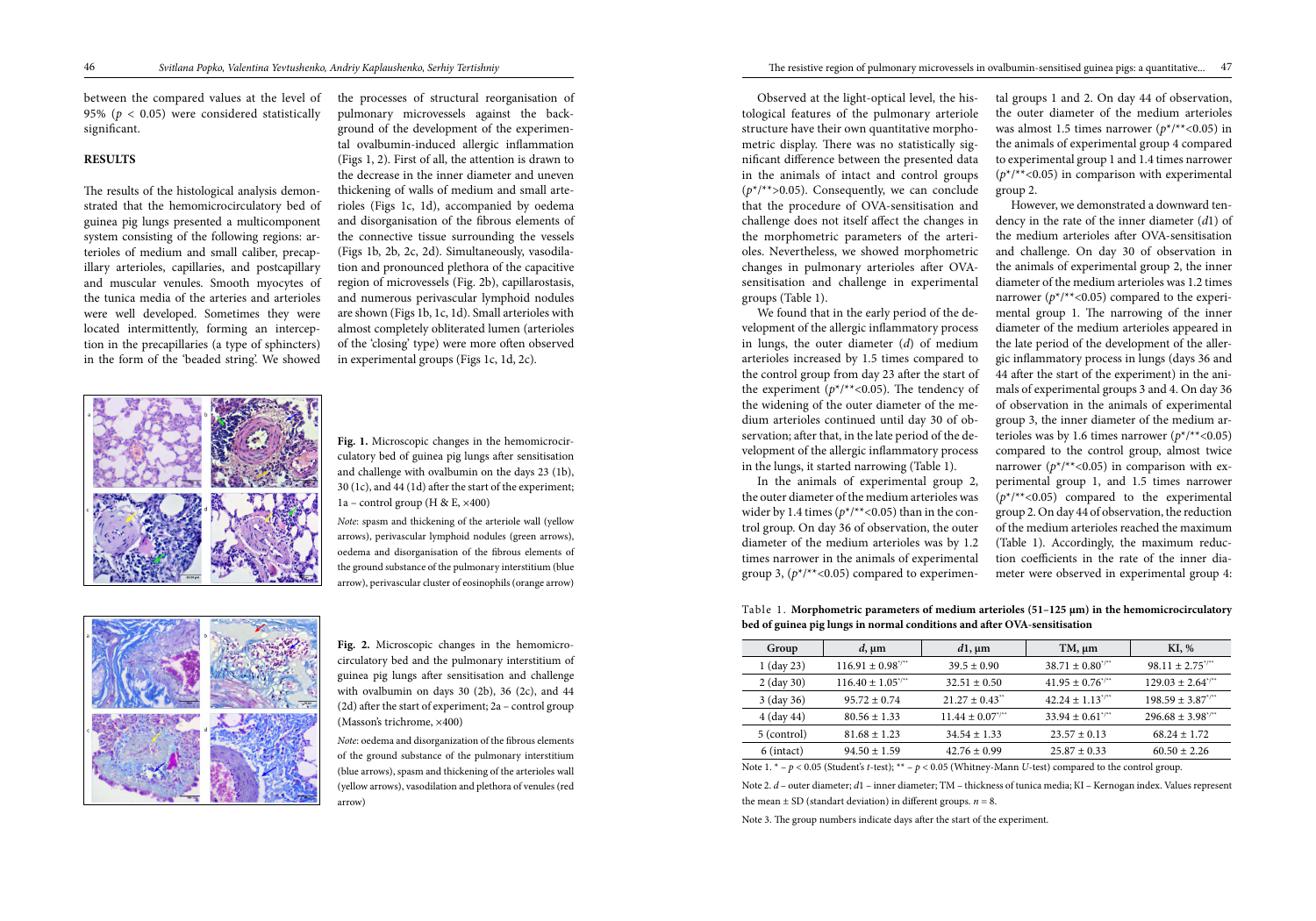3.0 compared to the control, 3.5 compared to experimental group 1, 2.8 in comparison with experimental group 2, and 2.0 compared to experimental group 3 ( $p^*/*$  <0.05).

We also found a tendency for the elevation of the thickness of the tunica media (TM) of the medium arterioles. TM of the medium arterioles increased by 1.5 times  $(p^*/*)$  0.05) in the early period of the development of the allergic inflammatory process in the lungs in comparison with the control from day 23 after the start of the experiment. This tendency continued to day 30 of observation in animals of experimental group 2, in which TM of the medium arterioles increased by 1.8 times  $(p^*/^{**}<0.05)$ compared to the control group. Moreover, we observed a statistically significant difference between TM of the medium arterioles in the animals of the control group and after OVA-sensitisation in the late period of the development of the allergic inflammatory process in the lungs of the animals of experimental groups 3 and 4. TM of the medium arterioles reached the maximum values on day 36 of observation with the corresponding maximally increased coefficient of 1.9 in comparison with the control. The thickness of TM of the medium arterioles was 1.4 times larger than in the control group  $(p^*/**<0.05)$  in the animals of experimental group 4. The rise of KI in the experimental groups compared to the control reflected the changes in the functional state of the medium arterioles in the lungs

Accordingly, the maximum reduction coefficient in experimental group 4 was 1.3 in comparison with the control group, and 1.6 compared to experimental group 2 ( $p^*/*<0.05$ ).

after OVA-sensitisation. In the animals of experimental group 1, KI rose by almost 1.5 times  $(p^*/*<0.05)$  in comparison with the control group. A further elevation of the tone of the medium arterioles was evidenced by the rise of KI in the experimental groups 2, 3, and 4 (by 1.9, 3, and 4.3 times, respectively) compared to the control.

There was a tendency for thickening of the tunica media of the small arterioles. It grew by 2.1 times on day 36 after the start of the experiment compared to the control group. This tendency continued on day 44 of observation in the animals of experimental group 4, in which the thickness of the tunica media of the small arterioles increased twice in comparison with the control group, but shrank compared to the experimental group 3. There was a tendency of dilatation of the small arterioles with absence of a significant increase of thickness of tunica media in contrast to the dynamics of the morphological changes in the wall of the medium arterioles in the early stages of observation in experimental groups 1 and 2 as evidenced by KI reduction by 1.3 times (24%) in experimental group 1 and by 1.13 times (11%) in experimental group 2, in comparison with the KI in the control group. Subsequently, a statistically significant increase in KI in experimental groups 3 and 4 compared to the control (2.2 and 2.7 times, respectively) reflects the functional changes of the small arterioles, such as its increased tone and vasospasm, which reduce its flow ability.

We showed that the outer diameter of the small arterioles widened only in the late period of the development of the allergic inflammatory process in the lungs compared to the control group ( $p^*/*<0.05$ ). The tendency of widening of the outer diameter of the small arterioles remained until the end of the experiment (Table 2). On day 36 of observation, the outer diameter of the small arterioles was 1.5 times wider ( $p^*/*<0.05$ ) in comparison with the control and experimental group 1 and 1.3 times wider  $(p^*/^{**}<0.05)$  compared to experimental group 2. On day 44 of observation, the outer diameter of the small arterioles was 1.4 times wider compared to the control and experimental group 1 and 1.2 times wider compared to experimental group 2 (*p*\*/\*\*<0.05) (Table 2).

The narrowing of the inner diameter in the small arterioles was observed in the late period of the development of the allergic inflammatory process in the lungs in animals of experimental groups 3 and 4 (*p*\*/\*\*<0.05). On day 44 of observation, the narrowing of the small arterioles reached its maximum (Table 2).

Note 2. *d* – outer diameter; *d*1 – inner diameter; ТМ – thickness of the tunica media; KI – Kernogan index. Values represent the mean  $\pm$  SD (standart deviation) in different groups.  $n = 8$ .

#### **DISCUSSION**

The maximum coefficient of the increase in the thickness of the tunica media of the medium arterioles, 1.9, was observed in experimental group 3 in comparison with the control, of the small arterioles, 2, was also in experimental group 3. These changes indicate the compensatory-adaptive processes of microcirculation. OVA-sensitisation and challenge leads to the structural reorganisation of arterioles as a resistive link of the hemomicrocirculatory channel in guinea pig lungs, which has a multidirectional staged nature depending on the diameter of the vessels and the duration of the experiment, and is a manifestation of a violation of the recovery and adaptation processes of hemomicrocirculation. There is a tendency for vasodilation of small-caliber arterioles in the early period of the development of an allergic inflammation in the guinea pig lungs. Conversely, the reaction of the medium arterioles from the start of the experiment had a unidirectional character and manifested itself in the form of a gradual thickening of the tunica media and narrowing of the lumen due to the growing spasm of smooth muscles. The thickening of the tunica media of the small and medium arterioles and the narrowing of the vascular lumen were demonstrated in the late period of the development of the allergic inflammation in the guinea pig lungs due to the elevation of smooth muscle tone and reduction of the throughput and flow ability, as evidenced by the statistically significant increase in the Kernogan index. With the development of the allergic inflammation in guinea pig lungs, more significant structural and functional changes were observed in the medium arterioles in experimental groups 3 and 4. Our findings are consistent with the findings from earlier studies (Zemmouri et al., 2017; Cai et al., 2019). The most significant contraction of the inner diameter of microvessels, by three times in comparison with the control, was noted in experimental group 4. Considering that the last inhalation took place on day 28 after the start of the experiment, the fact of the narrowing of the inner diameter of medium and small arterioles on days 36 and 44 may indicate the activity of the process of the allergic inflammation in the absence of the action of the allergen, manifested by vasoconstriction of the resistive region of the hemomicrocirculatory bed with the participation of smooth myocytes in guinea pig lungs. In agreement with previous studies (McDonald, 2001; Rydell-Törmänen et al., 2005; Rydell-Törmänen et al., 2008), morphometric changes in the presented data indicate that the development of the ovalbumin-induced allergic inflammatory process in the lungs takes place with the participation of the vascular component of the pulmonary connective tissue. What is more, the duration of its course is not limited by the direct effect of the allergen but also continues after the end of

Table 2. **Morphometric parameters of the small arterioles (26–50 μm) in the hemomicrocirculatory bed of guinea pig lungs in normal conditions and after OVA-sensitisation**

| Group              | $d, \mu m$                       | $d1$ , $\mu$ m                 | $TM, \mu m$                      | KI, %                          |
|--------------------|----------------------------------|--------------------------------|----------------------------------|--------------------------------|
| 1 (the $23rd$ day) | $34.60 \pm 0.57$                 | $19.92 \pm 0.28$               | $7.13 \pm 0.23$ <sup>**</sup>    | $35.79 \pm 0.45$ <sup>**</sup> |
| 2 (the 30th day)   | $38.60 \pm 0.81$                 | $21.05 \pm 0.34$               | $8.78 \pm 0.43$ <sup>**</sup>    | $41.71 \pm 0.48$ <sup>**</sup> |
| 3 (the 36th day)   | $52.72 \pm 0.72^{\ast}$          | $17.02 \pm 0.32$ <sup>**</sup> | $17.84 \pm 0.45^{\ast}$          | $104.82 \pm 1.36^{4}$          |
| $4$ (the 44th day) | $47.12 \pm 0.26$ <sup>*/**</sup> | $13.48 \pm 0.22$ <sup>**</sup> | $16.82 \pm 0.14^{\frac{4}{\pi}}$ | $124.78 \pm 1.52^{4}$          |
| 5 (control)        | $34.39 \pm 0.41$                 | $17.73 \pm 0.34$               | $8.38 \pm 0.24$                  | $50.48 \pm 0.48$               |
| $6$ (intact)       | $39.73 \pm 0.28$                 | $18.41 \pm 0.30$               | $8.54 \pm 0.13$                  | $46.39 \pm 0.54$               |

Note 1.  $* - p < 0.05$  (Student's *t*-test);  $** - p < 0.05$  (Whitney-Mann *U*-test) compared to the control group.

Note 3. The group numbers indicate days after the start of the experiment.